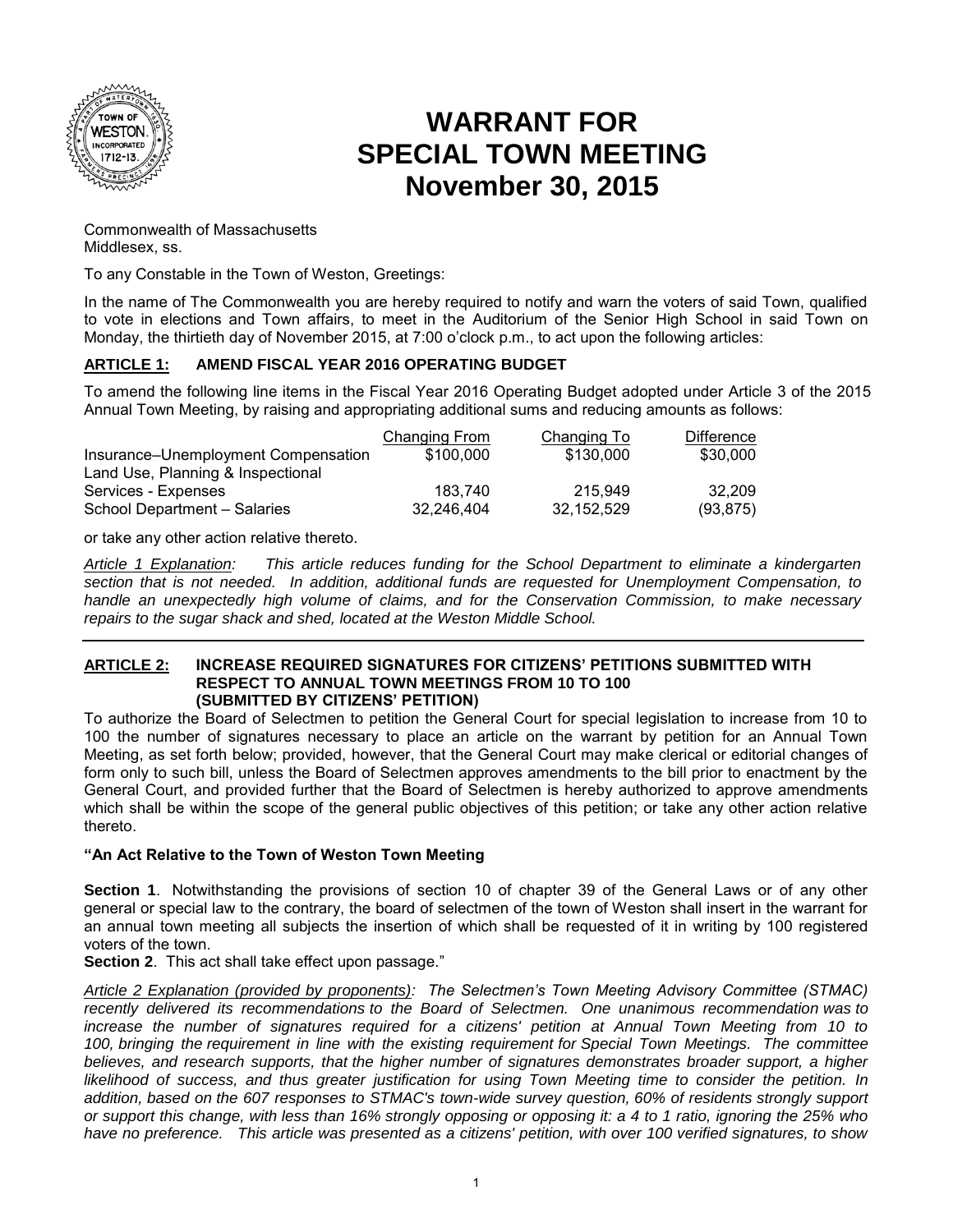*inherently that the proposal is not intended to discourage citizens' petitions altogether and that gathering 100 or more signatures is not an undue burden. If this change is approved at the town level, the state will need to pass special legislation to implement it.*

## **ARTICLE 3: APPROPRIATE ADDITIONAL FUNDING FOR LAMSON PLAYGROUND**

To raise and appropriate an additional sum of money for the completion of a playground at Lamson Park, Town House Road, including the purchase and installation of new playground equipment, and all incidental costs related thereto; to be spent under the direction of the Town Manager; or take any other action relative thereto.

*Article 3 Explanation: At May 2014 Annual Town Meeting, voters appropriated \$225,000 to relocate Tavernside Playground to Lamson Park, to upgrade equipment to comply with current safety regulations, and to provide equipment for a wider age range; an additional \$40,000 was raised privately. Due to dramatic grade changes in*  the site and handicap accessibility requirements, the original concept plan proved to be prohibitively expensive. *The Recreation Commission recently voted to pursue a revised plan (referred to as "Option 6" at a hearing preceding that vote). The revised "Option 6" plan would have an anticipated funding shortfall of \$51,000, approximately half of which is expected to be raised privately. The amount to be requested under this article is \$25,000.* 

#### **ARTICLE 4: APPROPRIATE FOR COMMUNITY HOUSING – ANALYSIS OF POTENTIAL ADDITIONAL HOUSING AT BROOK SCHOOL APARTMENTS AND ON PRIVATE PROPERTY**

To appropriate a sum of money for community housing purposes under the Community Preservation Program in order to pay costs of 1) a feasibility study for developing additional affordable housing units at Brook School Apartments, 44 School Street, and 2) reviewing, analyzing and, as appropriate, developing zoning by-law revisions to support the creation of affordable housing in the town on private property, and for other related expenses; to be spent under the direction of the Town Manager; and as funding therefor, to transfer said sum from the Unallocated allocation of the Community Preservation Fund; or take any other action relative thereto.

*Article 4 Explanation: Recently proposed housing developments in Weston under M.G.L. Ch. 40B, which allows developers to ignore local zoning restrictions related to density, setbacks, and other requirements in a town where less than 10% of the housing stock is designated "affordable," have motivated the formation of a Housing Production Plan Steering Committee (HPPSC) to propose a Housing Production Plan. Such a plan must be approved by the State and set forth specific plans for producing affordable housing annually until the 10% goal is achieved. Progress must be made each year in order to provide a "safe harbor" from developments proposed under M.G.L. Ch. 40B that do not fit the character of the town. In other words, the purpose of a Housing Production Plan, if adopted, is to help the Town take more control over the development of affordable housing.* 

*As an initial phase, the Board of Selectmen, working with the HPPSC, is proposing to explore the construction of additional elderly housing units at Brook School Apartments (BSA). A key reason for exploring this possibility first is that the construction of additional units at BSA has been proposed previously and independently of any Housing Production Plan, by the Elderly Housing Commission and others, as a way to meet the shortfall in senior housing options for Weston residents, especially since the BSA campus already provides some of the necessary infrastructure for elderly residents. However, the HPPSC emphasizes that a Housing Production Plan could not*  be satisfied by BSA units alone, which is why some of these funds will also be used to explore the feasibility of *other strategies for the development of affordable housing such as zoning bylaw changes, partnering with private property owners, such as at Regis College and Boston Properties (owner of the Biogen/Monster site), and subsidizing private developers whose plans meet the guidelines set by Weston's Housing Partnership.* 

*Any proposed affordable housing project to be funded by Weston taxpayers, or requiring zoning by-law changes,*  will be subject to one or more votes of approval at Town Meeting. And further, as part of the process, involvement *and input regarding any proposed project will be sought from neighborhoods, abutters, and all other residents,*  with consideration given to the specific concerns about any proposed site. Nothing can proceed without the involvement of and approval by voters. The amount to be requested under this article is \$160,000.

#### **ARTICLE 5: APPROPRIATE FOR COMMUNITY HOUSING – ANALYSIS OF POTENTIAL ADDITIONAL HOUSING ON OTHER MUNICIPAL PROPERTY**

To appropriate a sum of money for community housing purposes under the Community Preservation Program in order to pay costs of feasibility studies for developing affordable housing on up to three municipal properties, and for other related expenses; to be spent under the direction of the Town Manager; and as funding therefor, to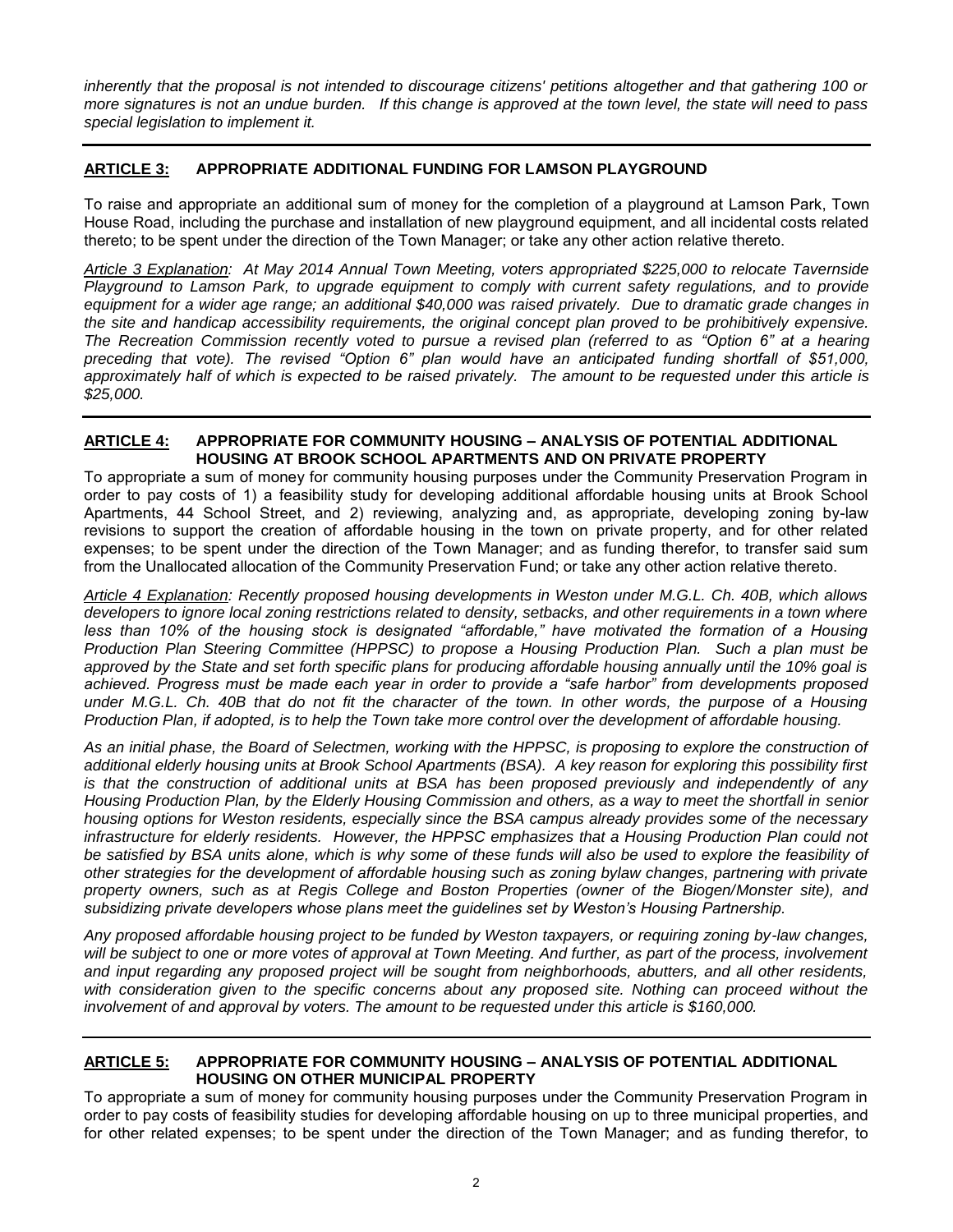transfer said sum from the Unallocated allocation of the Community Preservation Fund; or take any other action relative thereto.

*Article 5 Explanation: In the previous article, funds were requested to explore the construction of additional elderly housing units at Brook School Apartments (BSA) and units on private property. However, the HPPSC believes the BSA should not be the only municipal site considered for the first phase of the Housing Production Plan and is requesting funds to explore the physical and financial implications of development of affordable housing on up to three other private or municipally owned sites. Exploration of other possible sites would be conceptual only and would involve input from the neighboring residents to determine the pros and cons of small scale developments dispersed throughout the town.* 

*Any proposed affordable housing project to be funded by Weston taxpayers, or requiring zoning by-law changes,*  will be subject to one or more votes of approval at Town Meeting. And further, as part of the process, involvement *and input regarding any proposed project will be sought from neighborhoods, abutters, and all other residents,*  with consideration given to the specific concerns about any proposed site. Nothing can proceed without the involvement of and approval by voters. The amount to be requested under this article is \$20,000.

#### **ARTICLE 6: APPROPRIATE FOR THE INVESTIGATION OF IMPROVEMENTS TO WESTON'S HISTORIC TOWN CENTER**

To appropriate a sum of money to investigate physical improvements to Weston's historic Town Center, generally located along Boston Post Road between Linwood Avenue and School Street, along Church Street between Boston Post Road and Town House Road, and along Town House Road, including all related incidental costs; to be spent under the direction of the Town Manager; the money so appropriated to be raised through taxation and by transferring an amount from the Unallocated allocation of the Community Preservation Fund; or take any other action relative thereto.

*Article 6 Explanation: The Board of Selectmen, working with the Town Center Planning Committee, is proposing to investigate physical improvements to Weston's Town Center, a part of the Boston Post Road Historic District which is listed on the National Register of Historic Places, including streetscape design; natural gas and electrical infrastructure; lighting; paving; pedestrian safety; traffic; parking; and other related issues. The intent of*  this project is to study improvements to the Town Center that are historically accurate; that are sensitive to the existing street scale; that enhance public safety; that improve the economic viability of local businesses; and that *make the Town Center more of a destination for Weston citizens. The portion of this project relating to the historic rehabilitation/restoration of the district is expected to be funded with CPA funds. The amount to be requested under this article is \$150,000: \$105,000 in general funds and \$45,000 in CPA funds.* 

# **ARTICLE 7: APPROPRIATE FOR LAND FOR RECREATIONAL USE – WALKWAY ON WINTER STREET**

To appropriate a sum of money for land for recreational use under the Community Preservation Program for the creation of a walkway on Winter Street for recreational purposes, including all related incidental costs; to be spent under the direction of the Town Manager, and as funding therefor, to transfer said sum from the Unallocated allocation of the Community Preservation Fund; and, further, to authorize the Board of Selectmen to acquire, by purchase, gift or eminent domain, fee or easement interests as may be required to create said walkway or foot path, or take any other action relative thereto.

*Article 7 Explanation: Walkways and sidewalks provide safe recreational opportunities and connections to open space, land for recreational use and recreational facilities. Studies have shown that there exists a positive relationship between the existence of walkways and the use of the same for recreational activities as well as the general health benefits of activities such as walking and running. This is a multiyear project with CPA funding requests for other priorities identified in the Traffic and Sidewalk Committee's 2010 Master Plan expected in*  subsequent years. CPA funding for the first phase of this project, \$250,000 for the design and construction of *approximately one mile of walkway/sidewalk along portions of Brown Street and Winter Street, was approved at the May 2013 Annual Town Meeting. Construction bids were solicited this fall, and the May 2013 CPA Fund appropriation, in combination with existing Town general funds, proved sufficient to complete the Brown Street portion of the project only. This request is expected to fund the Winter Street portion of the project. The amount to be requested under this article is \$250,000.*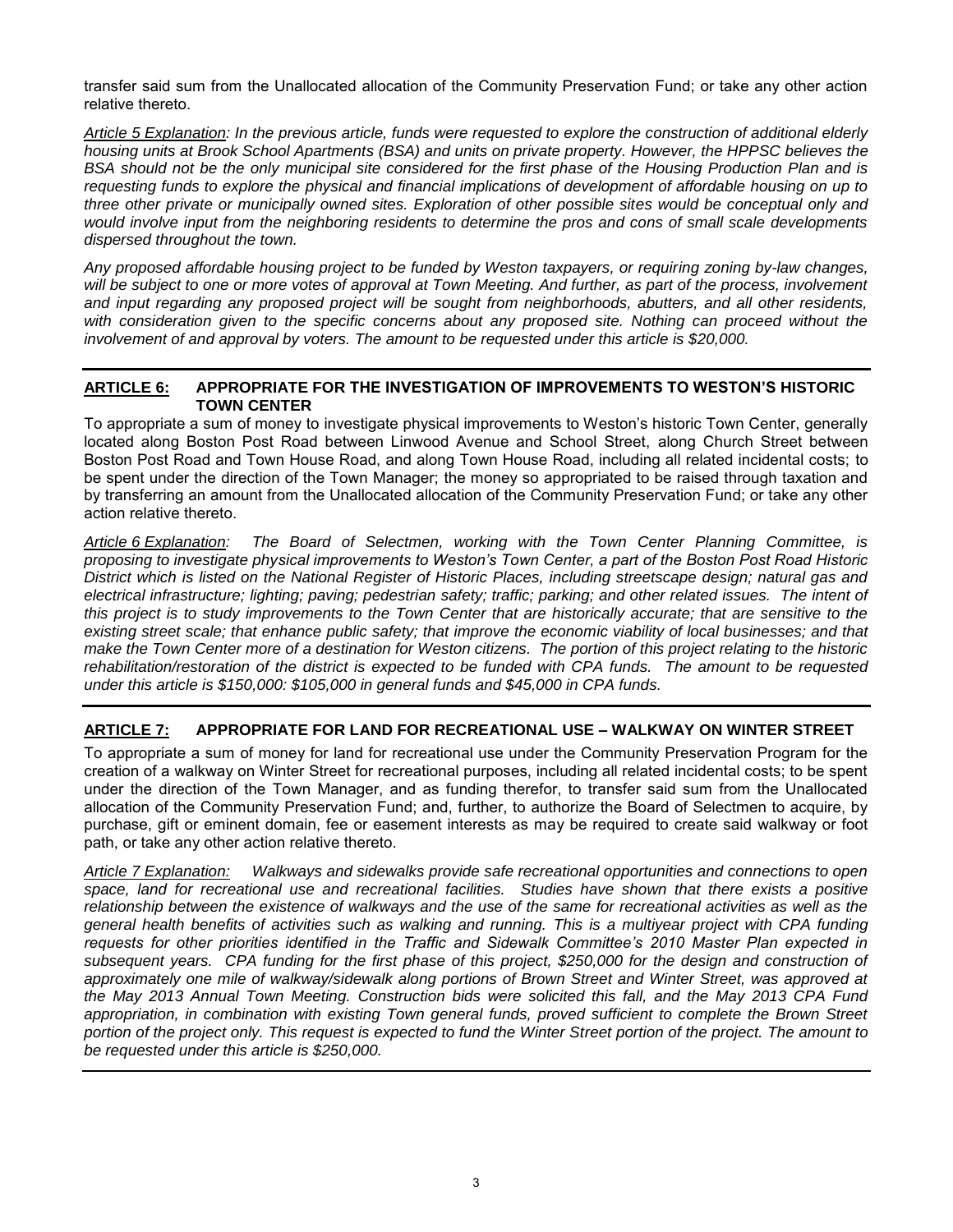#### **ARTICLE 8: AMEND REGIONAL AGREEMENT TO ALLOW THE TOWN OF WAYLAND TO WITHDRAW FROM THE MINUTEMAN REGIONAL SCHOOL DISTRICT**

To accept and approve the "Amendment to Minuteman Regional Agreement regarding the Withdrawal of the Town of Wayland from the Minuteman Regional School District" which was approved by the Minuteman Regional School Committee on July 7, 2015 and which has been submitted to the Board of Selectmen consistent with the current Minuteman Regional Agreement; or take any other action relative thereto.

*Article 8 Explanation: On April 15, 2015 the Wayland Town Meeting voted to seek the Town of Wayland's*  withdrawal from the Minuteman Regional School District. Section IX of the current Minuteman Regional *Agreement requires the Minuteman Regional School Committee, under such circumstances, to draft an amendment to the Regional Agreement setting forth the terms by which the town seeking to withdraw may withdraw from the District. To this end, the Regional School Committee on July 7, 2015 voted to submit an Amendment to the member towns for their approval. The Town of Wayland can only withdraw from the District if all sixteen of the current member towns of the District, as well as the Commissioner of Education, approve the Amendment.* 

# **ARTICLE 9: AUTHORIZE REVOLVING FUND – SOLAR ARRAY REVENUE**

To establish a revolving fund for revenue received from solar arrays on Town property, pursuant to the provisions of M.G.L. Chapter 44, §53E ½ for the purpose indicated below:

| <b>Revolving</b><br>Fund | <b>Authority</b><br>to Spend | <b>Revenue Source</b>                     | Use of Fund          | <b>FY16</b><br><b>Budget</b> |
|--------------------------|------------------------------|-------------------------------------------|----------------------|------------------------------|
| Solar                    | ⊺own                         | Payments to the Town for the generation   | Electricity expenses | \$200,000                    |
| Array                    | Manager                      | of solar energy from solar arrays on Town |                      |                              |
| Revenue                  |                              | property                                  |                      |                              |

Or take any other action relative thereto.

*Article 9 Explanation: The Town will receive payments from Eversource for electricity generated by solar photovoltaic panels in the process of being placed on the closed landfill. In order to access those payments,*  which are intended to offset electricity bills paid from the Town's budget, a revolving account must be established *under the provisions of M.G.L. Chapter 44, section 53E*½. *The Revolving Fund must be authorized annually by vote of the Town Meeting. The Fund is credited only with payments made to the Town for generation of solar energy, and expenditures may be made from the Revolving Fund without further appropriation.* 

# **ARTICLE 10: AMEND GENERAL BY-LAWS - ARTICLE XVII – COUNCIL ON AGING**

To amend Article XVII of the General By-laws of the Town of Weston by deleting the word "concurrent" in the third sentence and inserting in place thereof, the word "consecutive."

Or take any other action relative thereto.

*Article 10 Explanation: The Council on Aging has requested that a simple correction in the language of this bylaw be made to more accurately reflect the intended meaning.* 

And you are to serve the warrant by posting four attested copies thereof at the Town Hall, at the Kendal Green Railroad Station, at the Town of Weston Transfer Station and on the kiosk at the front of the High School by the gymnasium*,* fourteen days at least before the time appointed for said meeting.

Hereof fail not to make due return of this warrant with your doings thereon to the Selectmen at the time and place of said meeting.

Given under our hands October 28, 2015

 Douglas P. Gillespie Michael H. Harrity Christopher E. Houston Selectmen of the Town of Weston

**\_\_\_\_\_\_\_\_\_\_\_\_\_\_\_\_\_\_\_\_\_\_\_\_\_\_\_\_\_\_\_\_\_\_\_\_\_\_\_\_\_\_\_\_\_\_\_\_\_\_\_\_\_\_\_\_\_\_\_\_\_\_\_\_\_\_\_\_\_\_\_\_**